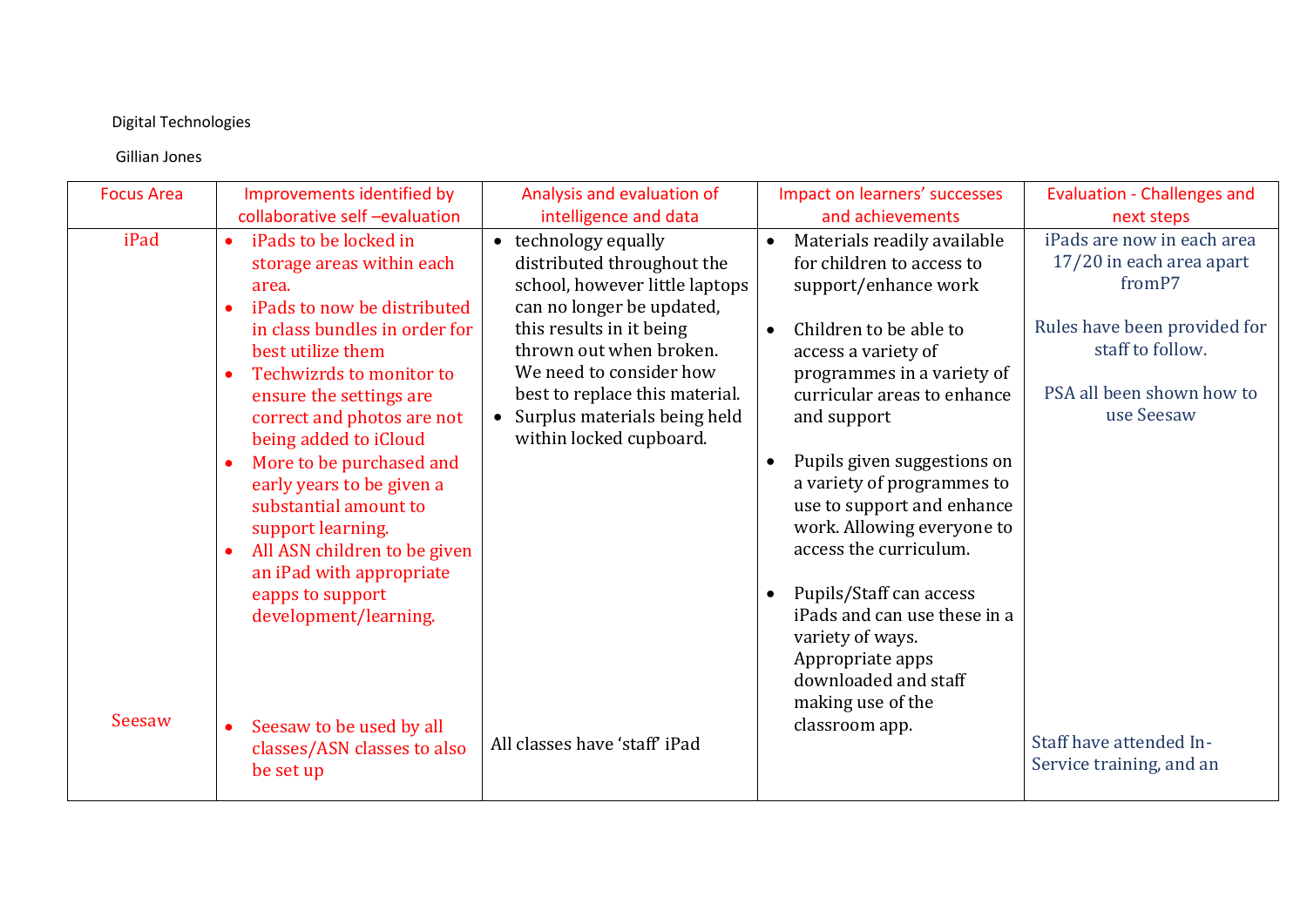|                        | Training to be given on the<br>first In-Service day<br>Further collegiate to be<br>$\bullet$<br>given to support the role<br>out                                                                             |                              | Groups all created, and parents<br>have been given access<br>Inservice and collegiate training<br>organized                                                                 | $\bullet$ | Staff to upskill in order to<br>plan for opportunities to<br>use Digital Technology to<br>support/enhance learning.<br>Pupils to have skills for life.                                                              | additional Collegiate activity<br>(term1)<br>All classes are now on,<br>however need to look at<br>consistency (term 2)                                         |
|------------------------|--------------------------------------------------------------------------------------------------------------------------------------------------------------------------------------------------------------|------------------------------|-----------------------------------------------------------------------------------------------------------------------------------------------------------------------------|-----------|---------------------------------------------------------------------------------------------------------------------------------------------------------------------------------------------------------------------|-----------------------------------------------------------------------------------------------------------------------------------------------------------------|
|                        | Team teaching<br>$\bullet$<br>opportunities to be offered<br>to help upskill staff and<br>pupils.<br>Parents to be offered<br>Seesaw workshop to help<br>them understand the use<br>and why it is important. |                              |                                                                                                                                                                             | $\bullet$ | Staff confidence levels<br>increase, which will in turn<br>up level the children's<br>skills, which will in turn<br>enhance learning and<br>ensure that all children can<br>access every area of the<br>curriculum. |                                                                                                                                                                 |
|                        | Use Seesaw to make<br>$\bullet$<br>Thinking Visible and allow<br>the children to record the<br>process                                                                                                       |                              |                                                                                                                                                                             |           |                                                                                                                                                                                                                     |                                                                                                                                                                 |
| Parental<br>Engagement | $\bullet$<br>set up demonstrating the<br>resources used and offer<br>support/information.<br><b>Techwizards to support</b><br>Monthly training sessions<br>$\bullet$<br>to be offered directly after         | Parents night to have tables | Information offered on school<br>website.<br>Opportunities for parents to<br>find out more information by<br>holding information evenings<br>and having presentation/tables | $\bullet$ | Children can share their<br>learning with their<br>parents/guardians giving<br>them a number of<br>opportunities to discuss<br>learning.                                                                            | <b>TechWizards and PT</b><br>available on both parents<br>nights to inform parents on<br>internet safety, demonstrate<br>coding and resources used in<br>class. |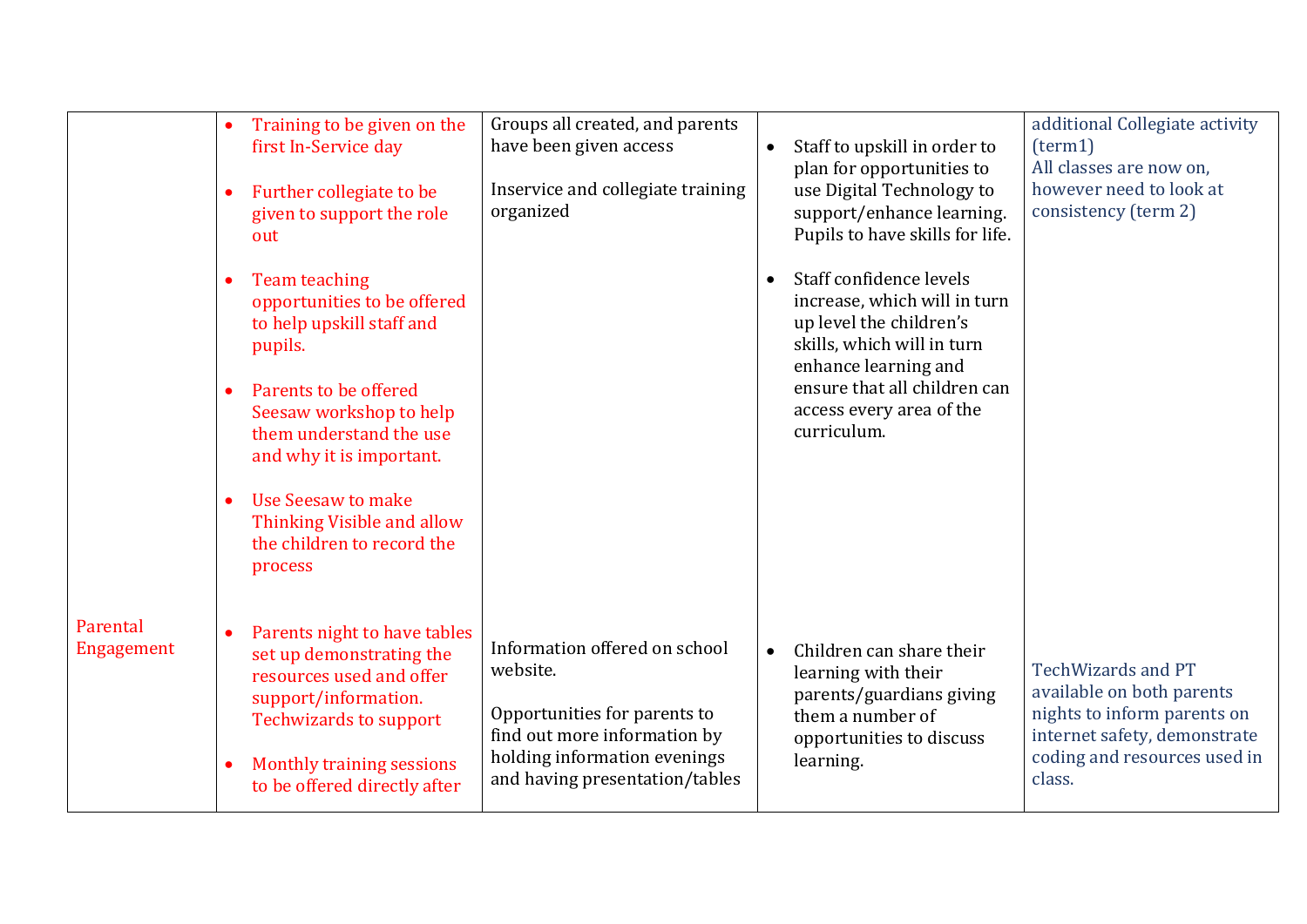|                         | school to demonstrate<br>resources and provide<br>information                                                                                                                                                | with resources at Parents<br>evening.                                                                                                                                        |                                                                                                                                                                                                      |                                                                                                                                                                                                                      |
|-------------------------|--------------------------------------------------------------------------------------------------------------------------------------------------------------------------------------------------------------|------------------------------------------------------------------------------------------------------------------------------------------------------------------------------|------------------------------------------------------------------------------------------------------------------------------------------------------------------------------------------------------|----------------------------------------------------------------------------------------------------------------------------------------------------------------------------------------------------------------------|
| Community<br>Engagement | Drop in café/Tech support<br>$\bullet$<br>sessions to be offered to<br>help the community<br>become digitally literate                                                                                       | Planned for Term 3                                                                                                                                                           |                                                                                                                                                                                                      | Engaged with West Church in<br>order to plan coordinated<br>community coffee morning to<br>be held in the church.                                                                                                    |
| <b>Nursery</b>          | Processes and procedures<br>$\bullet$<br>to be tightened up within<br>nursery<br>Nursery to apply for Digital<br><b>School status</b><br>New iPad to be used                                                 | Digital boards to be created<br>QR codes to be added<br>throughout nursery<br>Parents encouraged to scan and<br>see the videos of pupils                                     | Staff confidence levels<br>increase, which will in turn<br>up level the children's<br>skills, which will in turn<br>enhance learning and<br>ensure that all children can<br>access every area of the | Met with nursery staff to<br>create a plan for using<br>technology within the<br>nursery.<br>Desktop computer set up in<br>large room                                                                                |
|                         | creatively in nursery by<br>adding Green screen<br>Tech wizards to train staff<br>$\bullet$<br>and pupils on how to use<br>this resource<br>Desk top computer to be<br>$\bullet$<br>added to nursery so that | interacting<br>2simple software used for<br>children's learning journals<br>Staff are unaware of what to use<br>in nursery other than watching<br>videos. Work with staff to | curriculum.                                                                                                                                                                                          | Staff shown how to use QR<br>codes and discussed how this<br>can be used in nursery.<br>P7 pupils to visit nursery to<br>start recording stories, the<br>stories will be linked to a QR<br>code so pupils can use an |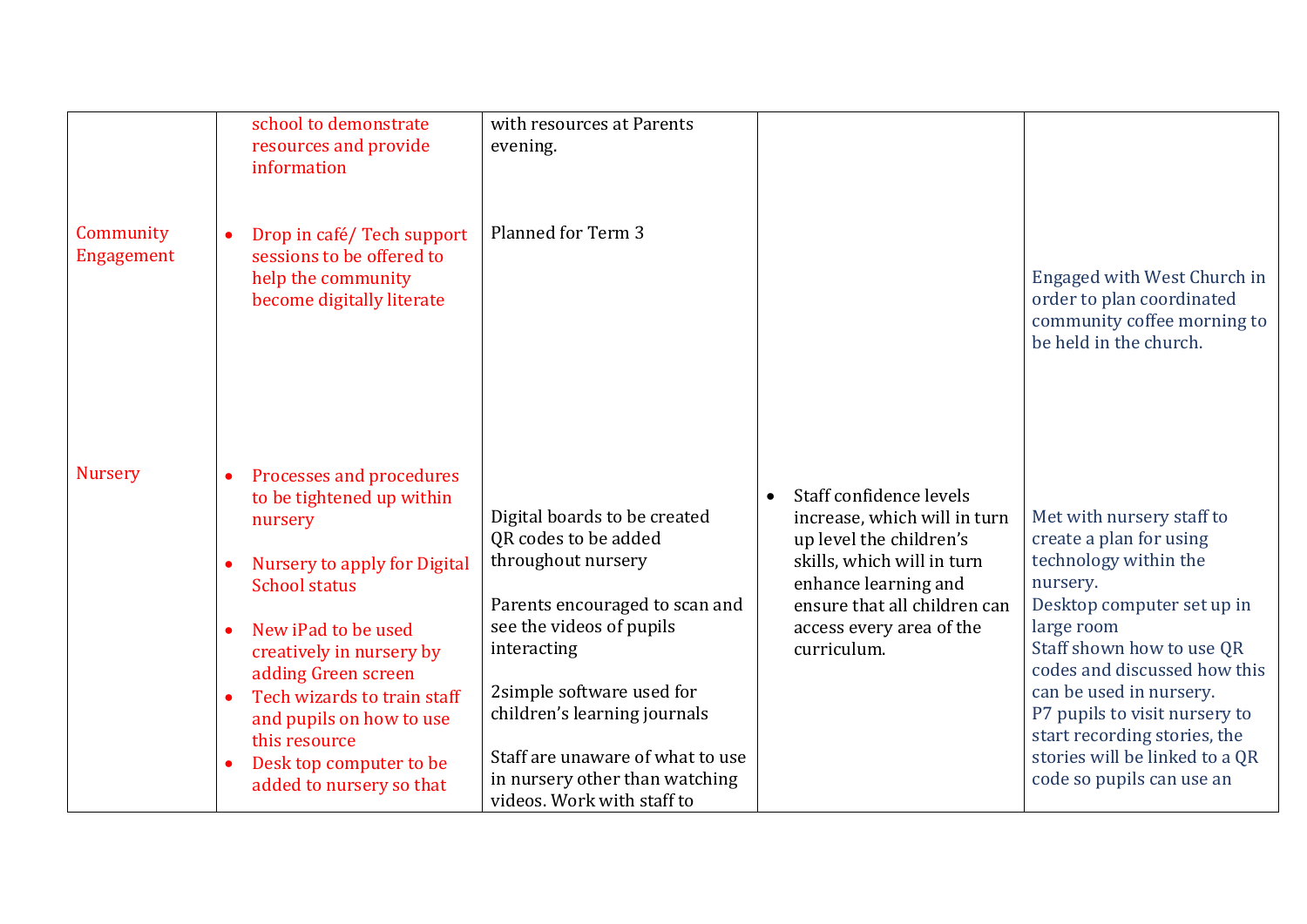|       | new interactive board can<br>be utilized<br>Nursery to start using Go<br>$\bullet$<br>Noodle, CBeebies beebots,<br>twinkl and top marks<br>websites to support and<br>enhance learning                                                                                                                                                     | explore technology in the<br>nursery setting                                                                                                                                                                                                                             |                                                                                                                                                                                                                                                                                                                                                                                                                         | iPad to have a story read to<br>them at any time.<br>5iPads and iPad boxes to be<br>ordered.<br>Staff shown how to use Green<br>Screen                                                                                                                                                                      |
|-------|--------------------------------------------------------------------------------------------------------------------------------------------------------------------------------------------------------------------------------------------------------------------------------------------------------------------------------------------|--------------------------------------------------------------------------------------------------------------------------------------------------------------------------------------------------------------------------------------------------------------------------|-------------------------------------------------------------------------------------------------------------------------------------------------------------------------------------------------------------------------------------------------------------------------------------------------------------------------------------------------------------------------------------------------------------------------|-------------------------------------------------------------------------------------------------------------------------------------------------------------------------------------------------------------------------------------------------------------------------------------------------------------|
|       | QR codes to be added to<br>$\bullet$<br>story books so pupils can<br>scan the code and have the<br>story read to them by the<br><b>TechWizards</b><br>(prerecorded)                                                                                                                                                                        |                                                                                                                                                                                                                                                                          |                                                                                                                                                                                                                                                                                                                                                                                                                         |                                                                                                                                                                                                                                                                                                             |
| CR-IS | Continue work that has<br>$\bullet$<br>been started<br><b>Complete NSPCC 'Keeping</b><br>$\bullet$<br><b>Children Safe Online Course</b><br>Provide training for staff on<br>$\bullet$<br>how to keep pupils safe<br>Provide parent information<br>$\bullet$<br>workshop<br>Add CEOP report abuse link<br>$\bullet$<br>to school web page. | · Digital Literacy boards<br>created<br>• Information to be added to<br>website<br>• Create procedures for staff<br>and pupils advising on how<br>to deal with situations<br>if/when they arise<br>• Use a range of resources<br>including Gooseberry school<br>and CEOP | Staff confidence levels<br>$\bullet$<br>increase, which will in turn<br>up level the children's<br>skills, which will in turn<br>enhance learning and<br>ensure that all children can<br>access every area of the<br>curriculum.<br>Staff/parents have<br>confidence in how to keep<br>everyone safe online.<br>Ensure that all pupils<br>$\bullet$<br>understand how to stay<br>safe and understand the<br>importance. | P5/6/7 pupils to be taught<br>how to stay safe online. P7<br>pupils to create<br>cartoons/animations<br>explaining to the younger<br>pupils how to stay safe.<br>Parent night event providing<br>parents with up to date<br>information on staying safe.<br>School website link to NSPCC<br>sight, CEOP and |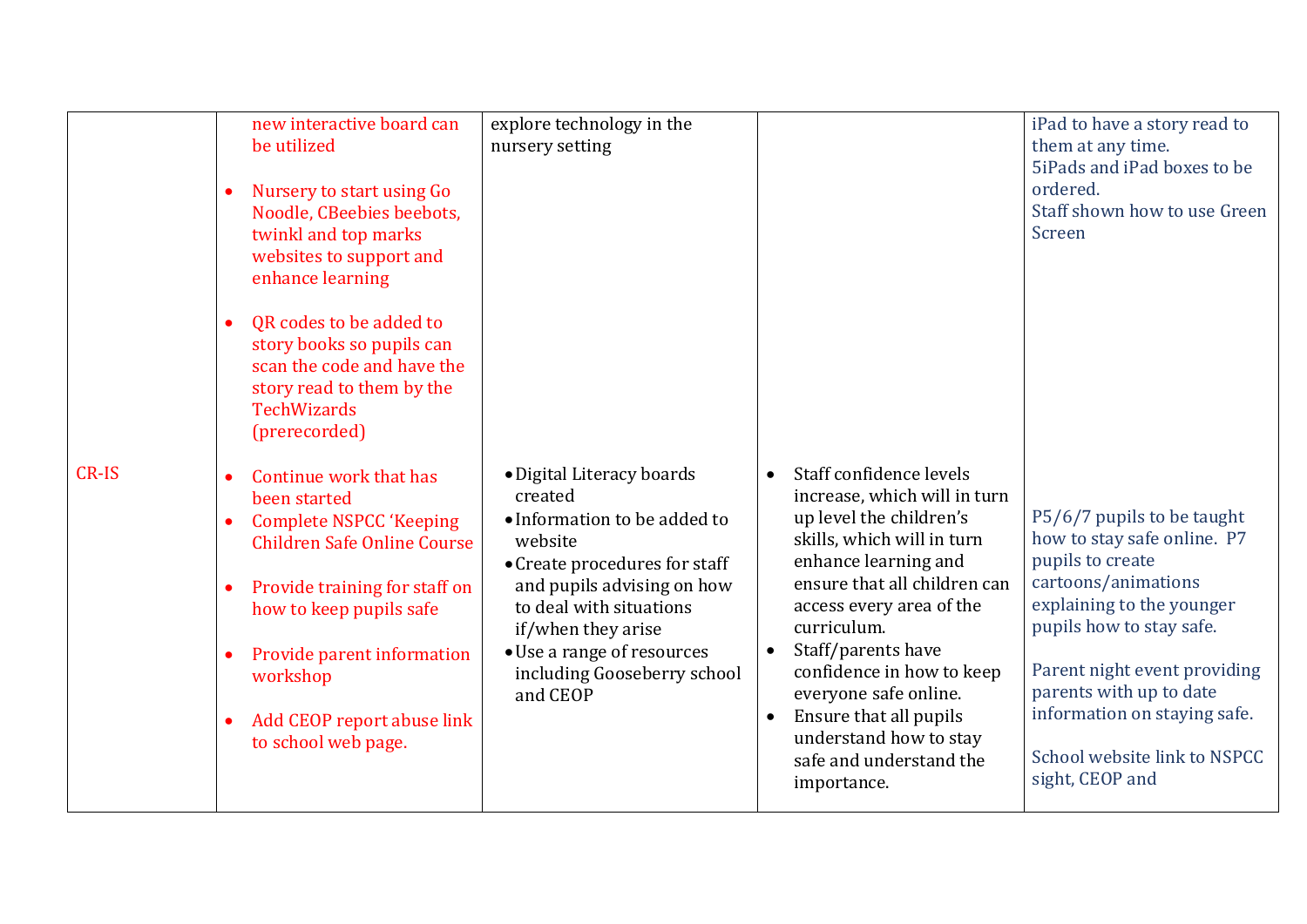|        | Add parent info link to<br>school web page to ensure<br>parents have access to<br>current information.<br>Create procedures for<br>$\bullet$<br>staff/pupils on what to do if<br>anyone is concerned about<br>internet safety<br><b>Ensure staff know to access</b><br>$\bullet$<br><b>CEOP, NetWare, NSCPP</b><br>Learning for help -<br>Guidance<br>Apply for CR-IS award<br>$\bullet$ |                                                                                                                                                                                                                        | $\bullet$<br>$\bullet$ | Parents night work<br>P6 homework<br>Mrs Jones Top tip in school<br>bulletin<br>Links added to school<br>webpage to direct parents<br>toward appropriate help.     | Staff informed of how to get<br>up to date information<br>Planned assembly for Term3<br>week 1<br>Planned coffee morning for<br>parents first week back. Tech<br>Wizards and PT to host the<br>event. |
|--------|------------------------------------------------------------------------------------------------------------------------------------------------------------------------------------------------------------------------------------------------------------------------------------------------------------------------------------------------------------------------------------------|------------------------------------------------------------------------------------------------------------------------------------------------------------------------------------------------------------------------|------------------------|--------------------------------------------------------------------------------------------------------------------------------------------------------------------|-------------------------------------------------------------------------------------------------------------------------------------------------------------------------------------------------------|
| Coding | Code club to continue and<br>$\bullet$<br>bee offered to P4-7<br><b>School to enter GamesCon</b><br>$\bullet$<br>Organise events for sharing<br>$\bullet$<br>good practice and linking<br>with other schools<br>Cluster heat to be held for<br>$\bullet$<br>GamesCon                                                                                                                     | • Code club created and<br>children encouraged to<br>attend weds lunchtime.<br>School entered in Gamescon<br>• Google Classroom materials<br>accessed, and commonsense<br>education digital passport<br>resource used. | $\bullet$<br>$\bullet$ | Pupils have the opportunity<br>to learn about Scratch and<br>other coding apps.<br>Use a variety of resources -<br>in particular focus on<br>Makeymakey and Sphero | Code Club held every Monday<br>lunchtime<br>Two teams working on<br>Gamescon<br>Planned event with HOB                                                                                                |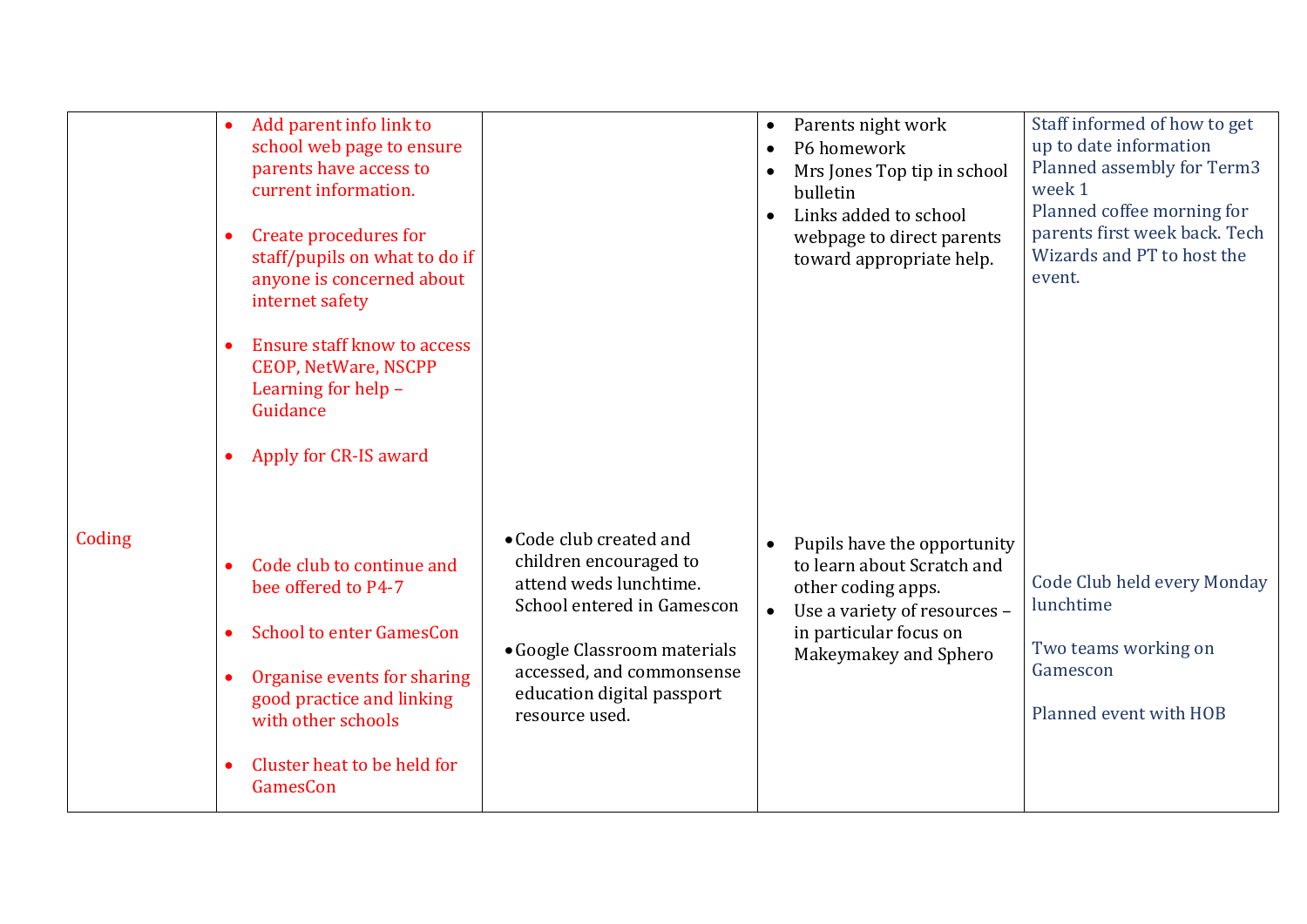|              | Look at purchasing new<br>$\bullet$<br>equipment to better<br>enhance opportunities and<br>give a wide range of<br>opportunities.                                                                                                                                                                                                                                                                                                                                                       |                                                                                                                                                                                                                                                                                                                                                                                                                                                                                                                                                                                                        |                                                                                                                                                                                                                                                                                                                                                                                                                                                                                                                              |                                                                                                                                                                                                                                                                                                                                                                                                                      |
|--------------|-----------------------------------------------------------------------------------------------------------------------------------------------------------------------------------------------------------------------------------------------------------------------------------------------------------------------------------------------------------------------------------------------------------------------------------------------------------------------------------------|--------------------------------------------------------------------------------------------------------------------------------------------------------------------------------------------------------------------------------------------------------------------------------------------------------------------------------------------------------------------------------------------------------------------------------------------------------------------------------------------------------------------------------------------------------------------------------------------------------|------------------------------------------------------------------------------------------------------------------------------------------------------------------------------------------------------------------------------------------------------------------------------------------------------------------------------------------------------------------------------------------------------------------------------------------------------------------------------------------------------------------------------|----------------------------------------------------------------------------------------------------------------------------------------------------------------------------------------------------------------------------------------------------------------------------------------------------------------------------------------------------------------------------------------------------------------------|
| <b>Staff</b> | <b>Encourage staff to</b><br>$\bullet$<br>undertake training on using<br>Skype (use glow link to go<br>to Microsoft educators<br>training module)<br>Team teach/provide<br>$\bullet$<br>opportunities for this to<br>happen<br>Skype - Link web cams in IT<br>cupboard to class desktops.<br>Continue to offer staff lunch<br>$\bullet$<br>and learn<br>opportunities/Drop in<br>sessions<br>Staff to be familiar with<br>$\bullet$<br>policy and procedure for<br>using the technology | • Staff all on Microsoft 360 and<br>can access the basics, no<br>aware that all school<br>communication going<br>through email. Staff now<br>using Seemis to record<br>absences. Staff not using<br><b>TEAMS All documents have</b><br>been moved to the school<br>SharePoint, need to ensure<br>all staff access this material.<br>• Digital Leader for the ICT<br>team to ensure I can support<br>staff in house.<br>• Staff being encouraged to<br>think of new and creative<br>ways for pupils to<br>create/record learning. iPad<br>training sessions by Mr. Watt<br>showing staff and pupils P4- | Staff have access to a wider<br>$\bullet$<br>range of resources and<br>programmes to enhance<br>pupils learning<br>opportunities. Instant<br>opportunities to<br>communicate leaving time<br>for staff to plan engaging<br>opportunities for the<br>pupils.<br>Opportunities to continue<br>enhancing digital<br>technology and help staff<br>engage with this.<br>Pupils are able to use a<br>wide range of resources to<br>record and enhance<br>learning. Children can be<br>creative using a wide range<br>of technology | Staff having monthly 'App of<br>the month' sessions at<br>collegiate to give them up to<br>date and practical ideas.<br>Staff noticeboard with QR<br>codes taking them to CPD<br>videos.<br>Lunch and Learn<br>opportunities provided in<br>Term 1.<br>PT team teaching with P3,P4<br>and P5 to help them with<br>Seesaw.<br>Apple TV purchased for each<br>classroom in order for staff to<br>use iPads and AR apps |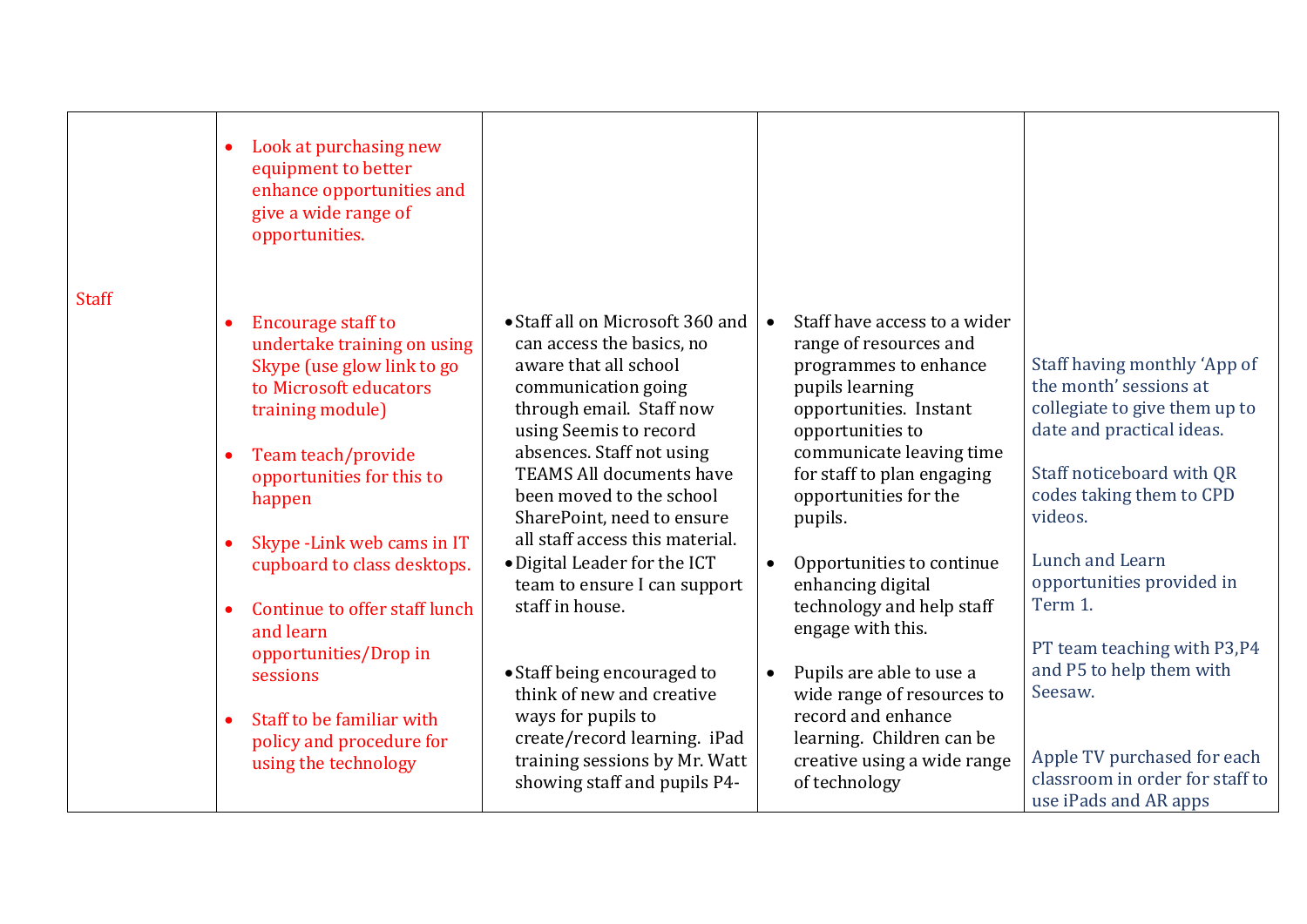| <b>Staff to be using Microsoft</b><br>Teams to collaborate and<br>access important<br>materials/information                 | 6 how to use iMovie, garage<br>band and book creator.                                                                    |                                                                                        |
|-----------------------------------------------------------------------------------------------------------------------------|--------------------------------------------------------------------------------------------------------------------------|----------------------------------------------------------------------------------------|
| <b>Staff to use Seemis to</b><br>$\bullet$<br>record attendance and any<br>important information<br>(Chronology)            | Creation of resources to support<br>staff, short films demonstrating<br>using the materials to be<br>provided for staff. |                                                                                        |
| Staff to use iPayimpact to<br>$\bullet$<br>record lunches.<br>Staff to access pay slips<br>$\bullet$<br>using online portal |                                                                                                                          | <b>Staff using Seemis for</b><br>chronologies (HT provided<br>training T1 and 2)       |
| <b>Staff to be using Google</b><br>$\bullet$<br>classroom to engage with<br>pupils and enhance<br>learning                  |                                                                                                                          | All staff accessing online<br>payslips and askHR                                       |
| Staff and pupils to<br>$\bullet$<br>contribute to Digital<br><b>Technology week and</b><br>Internet safety day.             |                                                                                                                          | P6 and P7 teachers to use<br>Google Classroom - PT using<br>Google classroom with P5-7 |
| Staff noticeboard to be<br>$\bullet$<br>created giving information                                                          |                                                                                                                          |                                                                                        |
| Outside rm17 notice board<br>$\bullet$<br>to be created giving<br>information on app of the                                 |                                                                                                                          | <b>Staff Digital Technologies</b><br>/CPD noticeboard created T1<br>in staff hallway.  |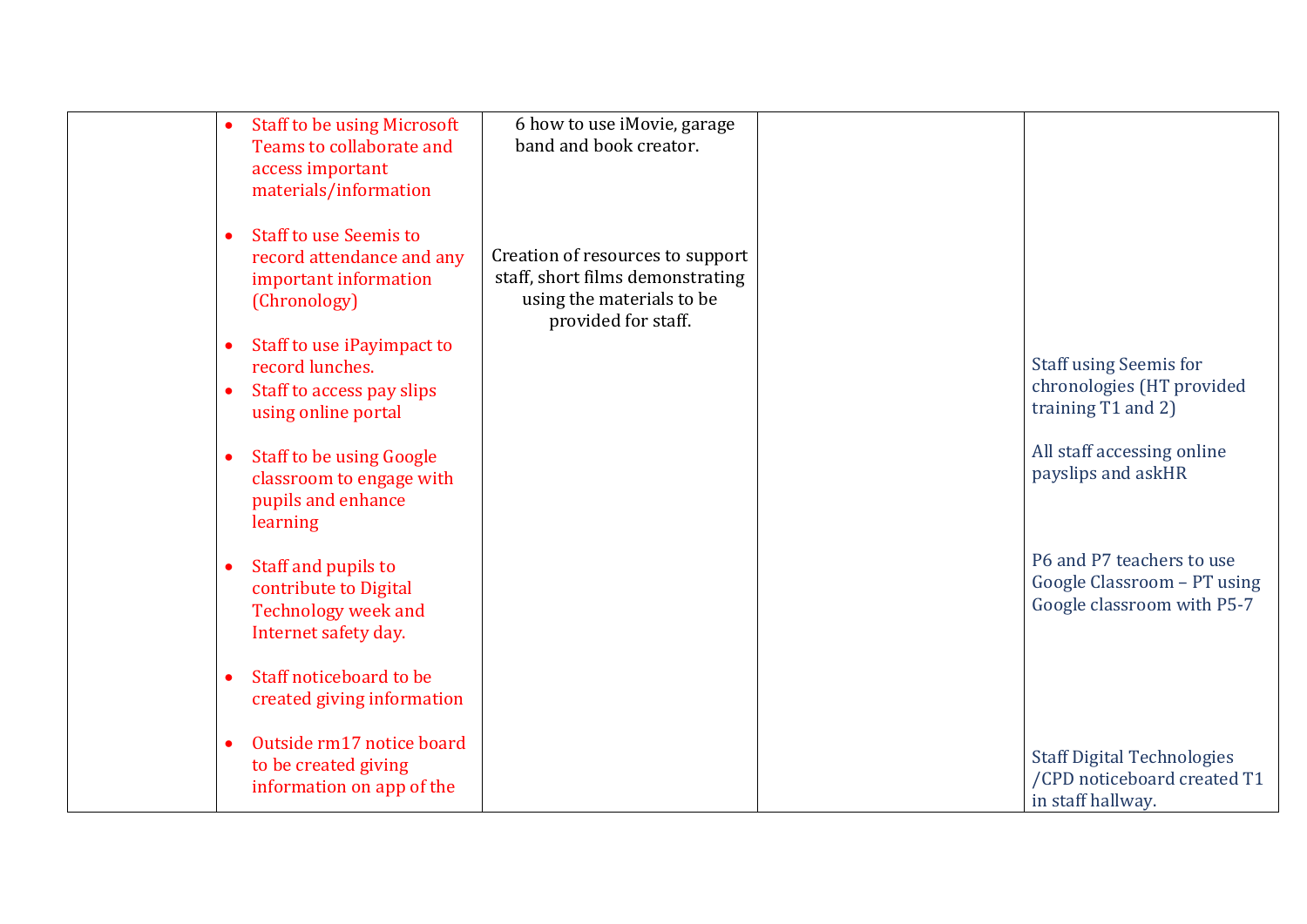|                        |                                     | month. Detailing on ways it<br>can be used, how it should<br>be used and why. Detailed<br>instructions to be given as<br>well as a short review by<br>myself and pupils.                                                                                                                                        |                                                                                                                                                                 |                                                                                                                                                                                                       | Rm 17 noticeboard or<br>resources, guidelines and<br><b>Education Scotland</b><br>guideance |
|------------------------|-------------------------------------|-----------------------------------------------------------------------------------------------------------------------------------------------------------------------------------------------------------------------------------------------------------------------------------------------------------------|-----------------------------------------------------------------------------------------------------------------------------------------------------------------|-------------------------------------------------------------------------------------------------------------------------------------------------------------------------------------------------------|---------------------------------------------------------------------------------------------|
| QR codes               | $\bullet$<br>$\bullet$<br>$\bullet$ | <b>Create Math QR code trails</b><br>for pupils to participate in<br><b>Create Interactive displays</b><br>using QR code to embed<br>videos in order to show the<br>process of the learning and<br>the children s thinking<br>(Making Thinking Visible)<br>Pupils to record reading<br>and add QR code to book. | Techwizards to be shown how<br>to create QR codes<br>Need to go over how to use QR<br>codes and why they are useful<br>Displays to be added round the<br>school | QR codes put up around the<br>school, linked to Math, stories<br>and school values.<br>Staff QR code display in rm17<br>to view professional<br>development videos lasting no<br>more than 5 minutes. |                                                                                             |
| <b>Digital Library</b> |                                     | Digital software purchased<br>in order for school library<br>to be accurately catalogued.<br>Pupils to use the software<br>to lend books                                                                                                                                                                        | Techwizards and staff to be<br>given training<br>Parents to organize the library                                                                                | Pupils to be trained in order to<br>use this                                                                                                                                                          |                                                                                             |